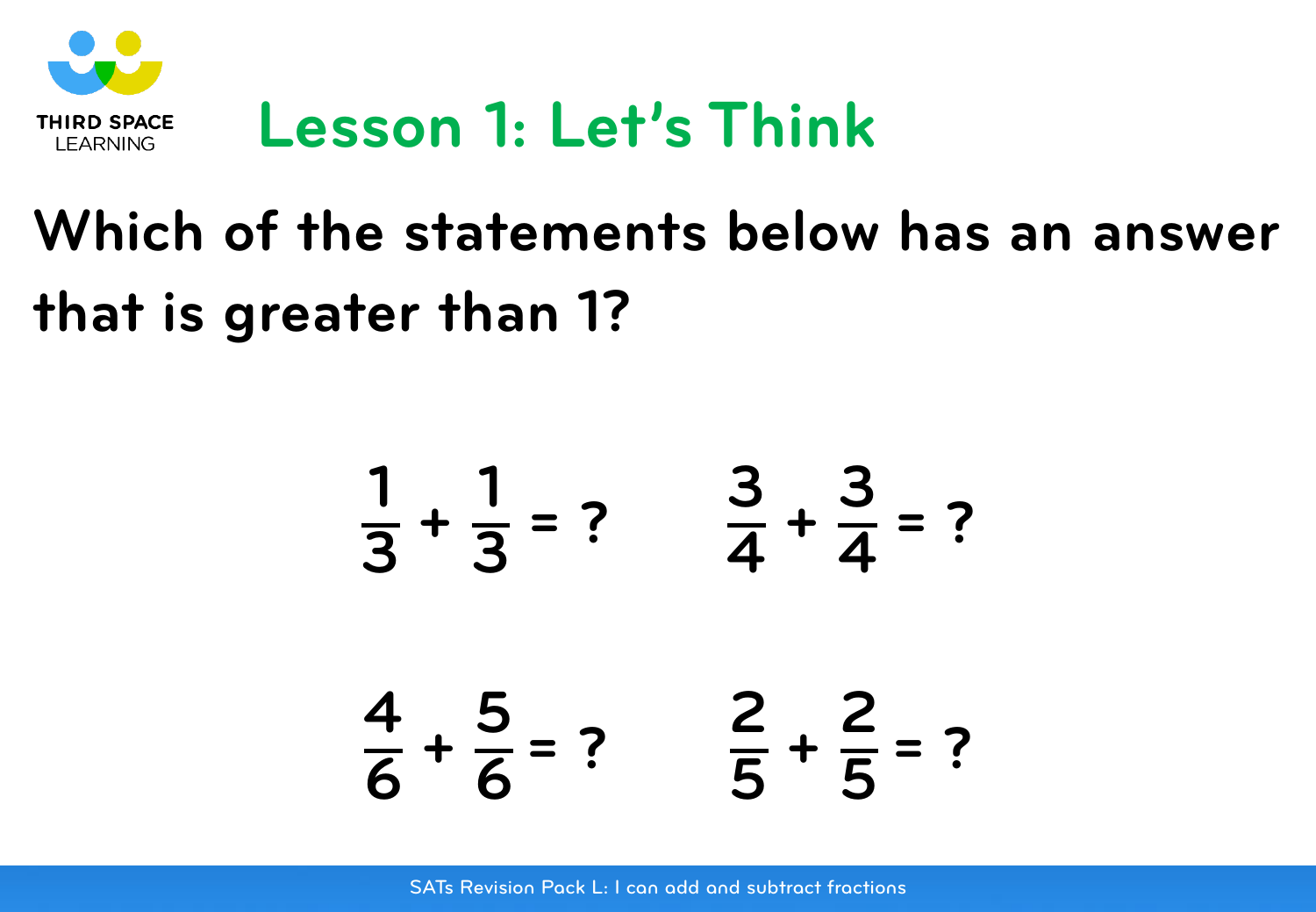

## **Lesson 1: Let's Apply**

**Noah says: <sup>3</sup>**

 $\frac{3}{5}$  + **4**  $\frac{1}{5}$  = **12 5**

**Eden says:**

**3**  $\frac{3}{5}$  + **4**  $\frac{1}{5}$  = **7 5**

**Who is correct? Can you prove it?**

SATs Revision Pack L: I can add and subtract fractions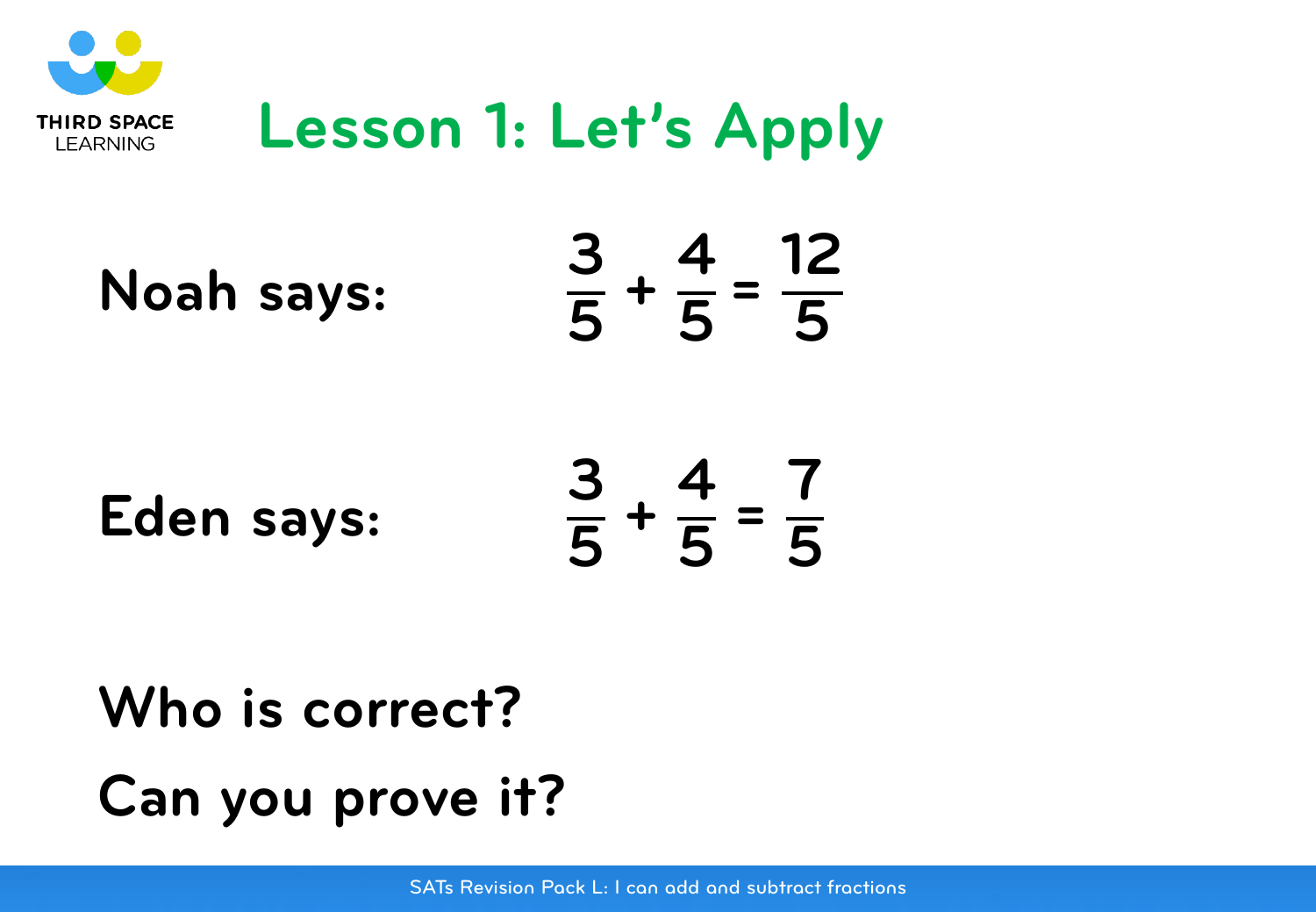

#### **Lesson 2: Let's Think**

# **Evie says:** "You can't do  $\frac{3}{5}$  -  $\frac{1}{10}$  as the denominators **aren't the same."**

**Is she correct? Is there a way to do this calculation?**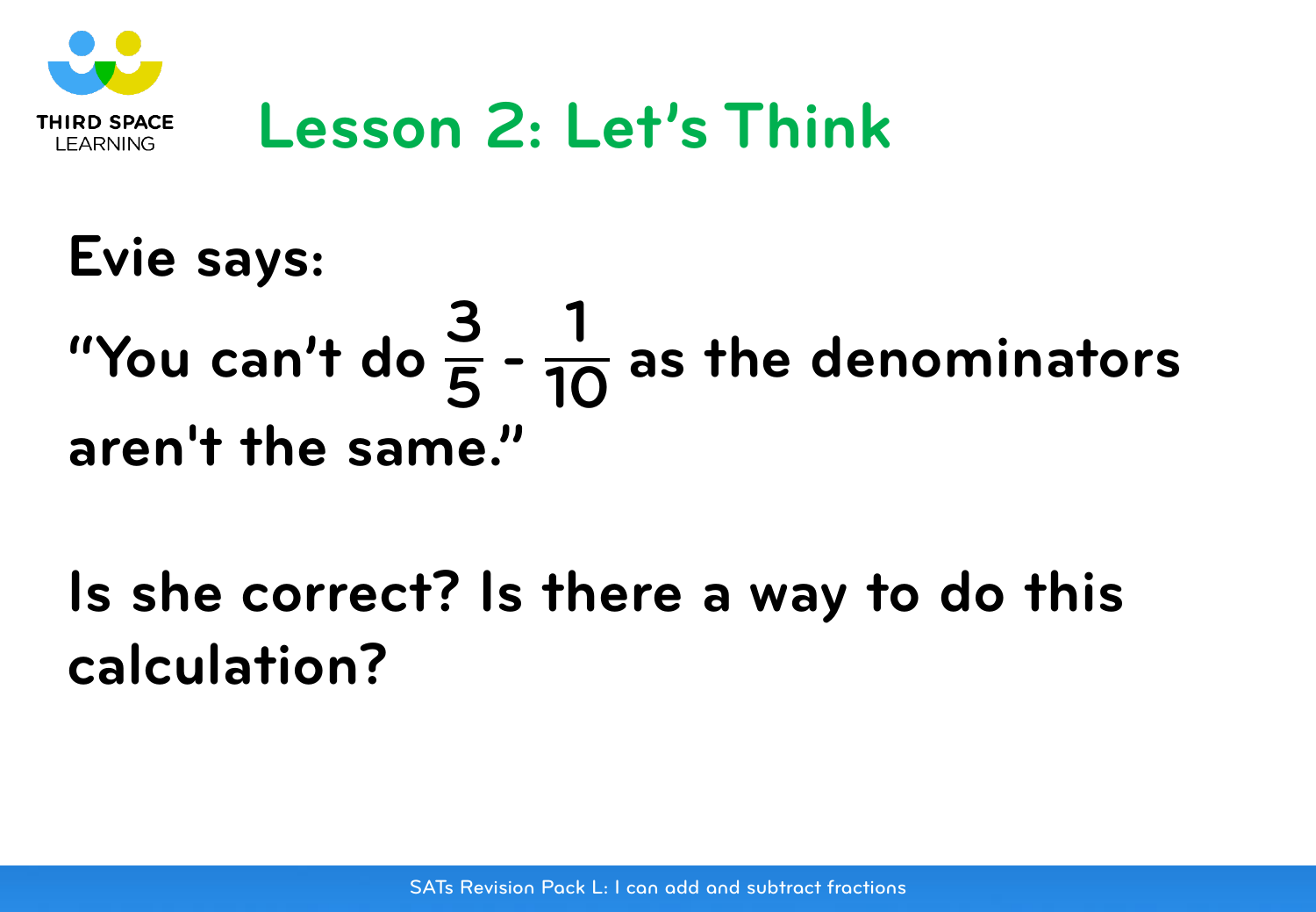

## **Lesson 2: Let's Apply**

## **Write two fractions, each less than 1, that have a difference of <sup>1</sup> 2**

#### **How many pairs of fractions can you find?**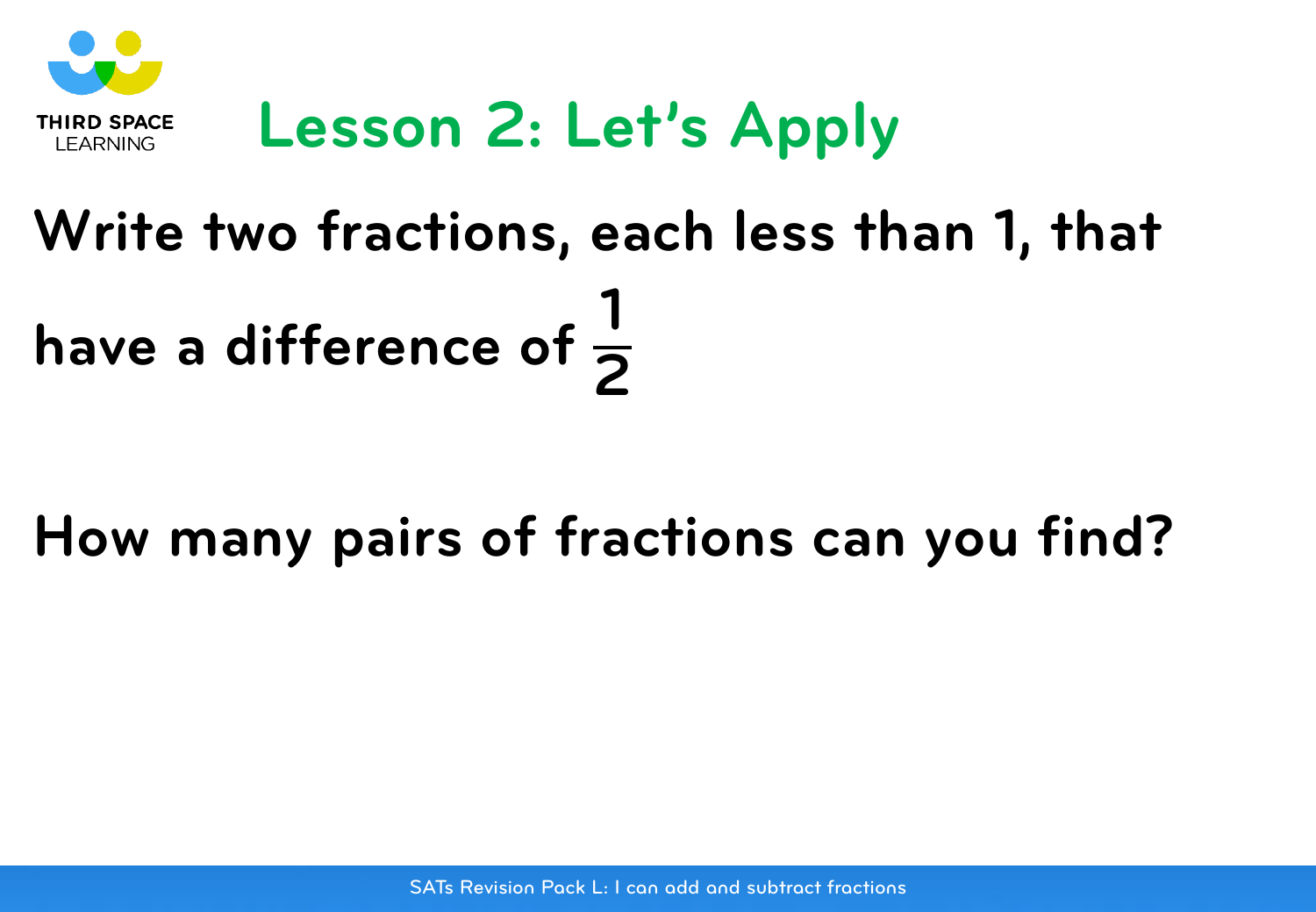

### **Lesson 3: Let's Think**

## **Create your own easy and hard questions that involve the addition and/or subtraction of fractions.**

**What makes your easy questions easy? What makes your hard questions hard?**